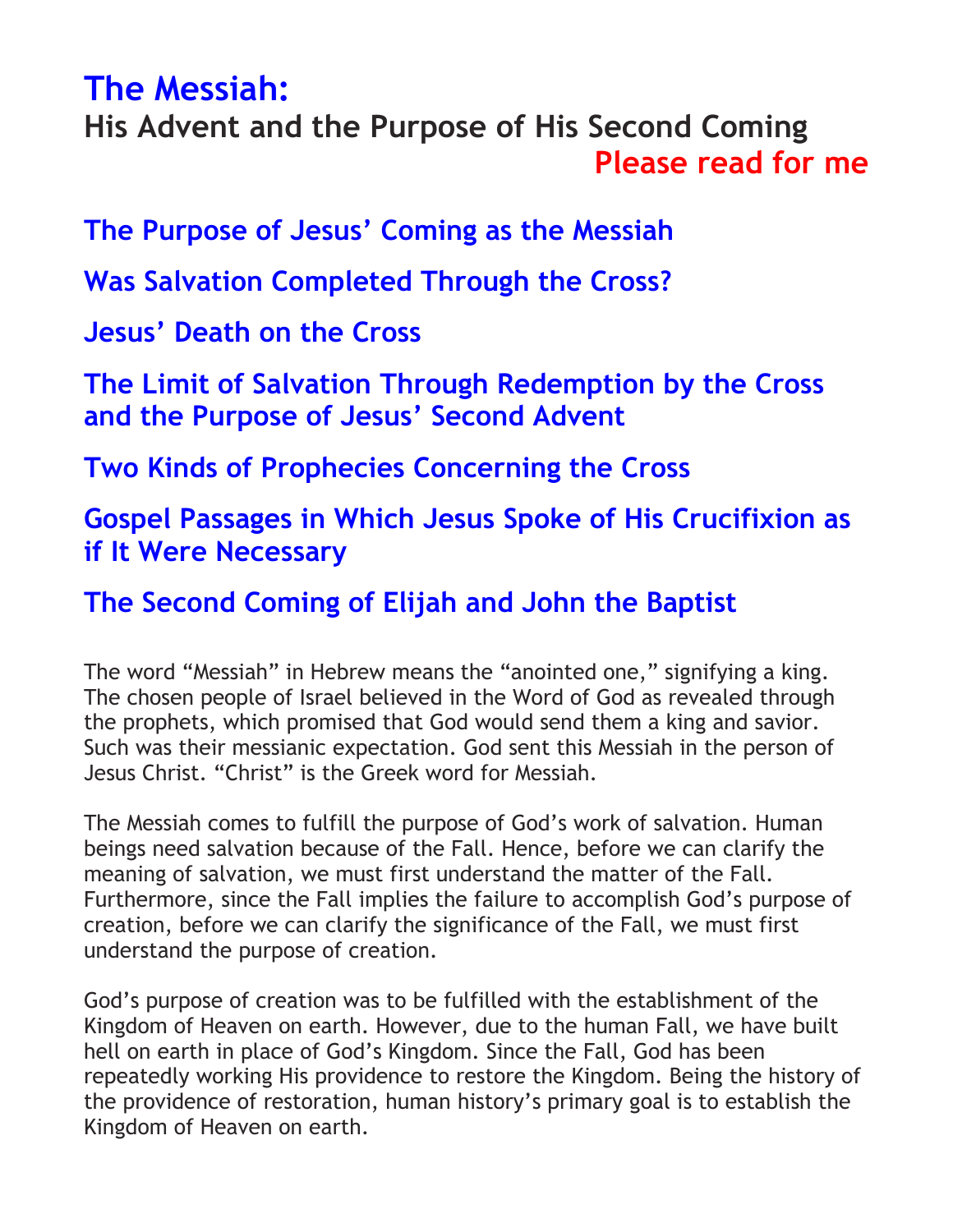## **Salvation through the Cross**

## <span id="page-1-0"></span>**[The Purpose of Jesus' Coming](#page-0-0) as the Messiah**

Jesus came as the Messiah for nothing less than the complete salvation of humanity; he was to fulfill the goal of the providence of restoration. Jesus was supposed to establish the Kingdom of Heaven, first on the earth. We can infer this from Jesus' own teaching to his disciples, "You, therefore, must be perfect as your heavenly Father is perfect." (Matt. 5:48) According to the Principle of Creation, a person who has realized the purpose of creation does not commit sin, because he is in full harmony with God and possesses a divine nature. With respect to the purpose of creation, such a person is perfect as Heavenly Father is perfect. Jesus gave this teaching to his disciples with the hope that they could be restored as people who had realized the purpose of creation and become citizens of the Kingdom. Furthermore, Jesus taught people to pray that God's Will be done on earth as it is in heaven because he came to renew fallen humanity as citizens of God's Kingdom and build the Kingdom on earth. He also urged the people, "Repent, for the kingdom of heaven is at hand." (Matt. 4:17) For the same reason, John the Baptist, who came to prepare the way of the Lord, also announced the imminence of the Kingdom. (Matt. 3:2)

What will people be like once they have been restored as those who have realized the purpose of creation and become perfect as Heavenly Father is perfect? Such people are fully attuned to God and experience God's Heart within their innermost self. They possess a divine nature and live their life with God, inseparable from Him. Moreover, they do not have the original sin, and hence are not in need of redemption or a savior. They do not need to pray arduously or practice a faith, both of which are necessary for fallen people as they seek God. Furthermore, since they do not have the original sin, their children are naturally born good and sinless and likewise have no need of a savior for the redemption of their sins.

## <span id="page-1-1"></span>**[Was Salvation Completed through the Cross?](#page-0-0)**

Did Jesus' crucifixion, which brought us redemption from our sins, fulfill the purpose of the providence of restoration? If so, we would expect that faithful believers in Jesus would have restored their original nature and built the Kingdom of Heaven on earth. Yet in the entire history of Christianity, there has been no one, no matter how devout, who lived his life in inseparable oneness with God. Not one person has ever experienced God's Heart in its full intensity or possessed a divine nature. There has never been a believer who had no need of redemption or a life of ardent prayer and devotion. Even St. Paul, a great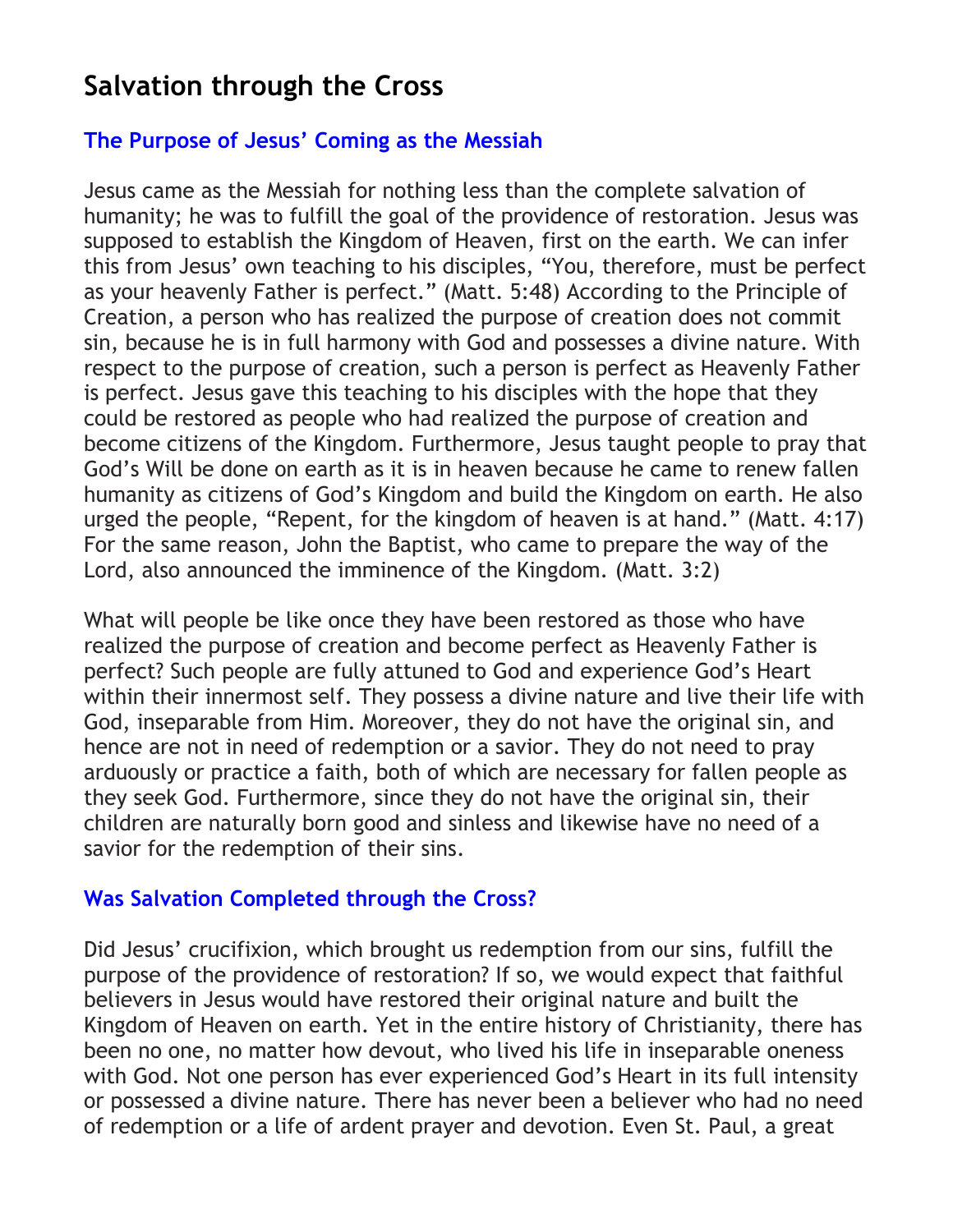man of God, could not dispense with a life of faith and tearful prayer. (Rom. 7:18-25) Moreover, no Christian parent, no matter how devout, has ever given birth to a child without the original sin, who could enter God's Kingdom without the grace of redemption by the Savior. Christian parents continue to transmit the original sin to their children.

What can be learned from this stark review of the Christian life? It teaches us that the grace of redemption by the cross has neither fully uprooted our original sin nor perfectly restored our original nature. Jesus, knowing that the redemption by the cross would not completely fulfill the purpose for which he came, promised he would come again. He understood that God's Will to restore the Kingdom of Heaven on earth is absolute and unchangeable. Thus, Jesus hoped to return and accomplish the Will of God completely.

Was Jesus' sacrifice on the cross for naught? Of course not. (John 3:16) If it were, Christianity would not have brought forth its illustrious history. Furthermore, our own personal experiences in faith make it plain how great is the grace of redemption by the cross. It is true that the cross has redeemed our sins; yet it is equally true that the cross has not entirely purged us of our original sin. It has not restored us to the unfallen state of perfected original nature in which we would never commit sin, and it has not enabled us to establish the Kingdom of Heaven on earth.

What is an accurate assessment of the extent of salvation through the cross? Unless this question is answered, it is difficult for people in the modern world to properly guide their faith. First, however, we must re-examine Jesus' death on the cross.

## <span id="page-2-0"></span>**[Jesus' Death on the Cross](#page-0-0)**

Was Jesus' death on the cross the most desired Will of God? Let us first examine the words and deeds of the disciples as recorded in the Bible. There was one unanimous feeling evident among the disciples concerning the death of Jesus: they were grief stricken and indignant. Stephen, for example, burned with indignation over the ignorance and disbelief of the Jewish leaders, and he condemned their actions, calling them murderers and rebels. (Acts 7:51-53) Christians since then have commonly shared the same feelings as the disciples of Jesus' day. If Jesus' death had been the foreordained outcome for the fulfillment of God's Will, then it might have been natural for the disciples to grieve over his death, but they would not have been so bitterly resentful over it, nor so angry at those Jewish leaders who caused it. We can infer from their bitter reaction that Jesus' death was unjust and undue.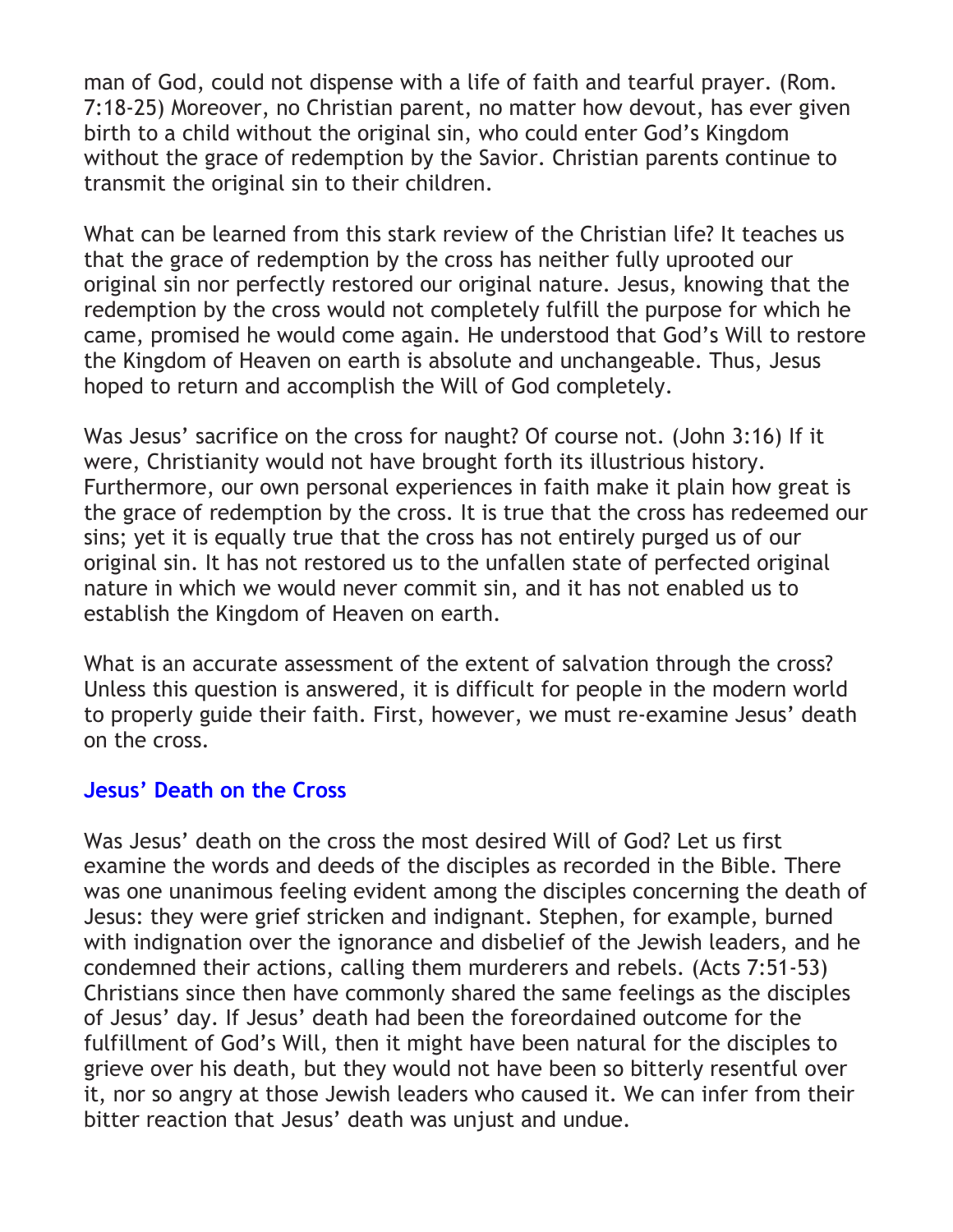Next, let us examine from the viewpoint of God's providence whether the crucifixion of Jesus was inevitable as the predestined Will of God. God called the chosen people of Israel out of the descendants of Abraham. He protected them, nurtured them, and at times disciplined them with tribulations and trials. God sent prophets to comfort them with the unshakable promise that one day He would send them a Messiah. He prepared them to receive the Messiah by having them build the Tabernacle and the Temple. When Jesus was born, God proclaimed his advent. He sent the three wise men from the East as well as Simon, Anna, John the Baptist and others to testify widely. Concerning John the Baptist in particular, many people knew that an angel had appeared and testified to his conception. (Luke 1:13) The miracles surrounding his birth stirred all of Judea in expectation. (Luke 1:63-66) Furthermore, John's ascetic life in the wilderness was so impressive that many people questioned in their hearts whether perhaps he was the Christ. (Luke 3:15) God's purpose behind sending such a great personality as John the Baptist to bear witness to Jesus as the Messiah was to encourage the Jewish people to believe in Jesus. Since God's Will was thus to have the Jewish people of that time believe that Jesus was their Messiah, the Jewish people, who were trained to live by God's Will, should have believed in him. Had they believed in him as God desired, would they have even entertained the thought of sending him to the cross? Would they have wanted any harm to come to the Messiah whom they had so long and eagerly awaited? However, because they went against God's Will and did not believe that Jesus was the Messiah, he was delivered to be crucified. We must understand, therefore, that Jesus did not come to die on the cross.

Next, let us examine the words and deeds of Jesus himself to ascertain whether his crucifixion was in fact the way to completely accomplish his mission as the Messiah. Jesus' words and deeds were meant to engender belief on the part of the people that he was the Messiah. For example, when the people asked him what they must do to be doing the works of God, Jesus replied:

This is the work of God, that you believe in him whom he has sent. -John 6:29

One day, when he was agonizing over the Pharisees' disbelief and having no one with whom to share his heart, Jesus looked down sadly over the city of Jerusalem. He wept as he lamented the fate of the Jewish people, whom God had so laboriously and lovingly guided for two thousand years. Jesus prophesied that the city would be so utterly laid waste that not one stone would be left upon another. He clearly pointed to the ignorance of the people, saying, "you did not know the time of your visitation." (Luke 19:44) On another occasion, Jesus lamented the stubbornness and disbelief of the people of Jerusalem, saying: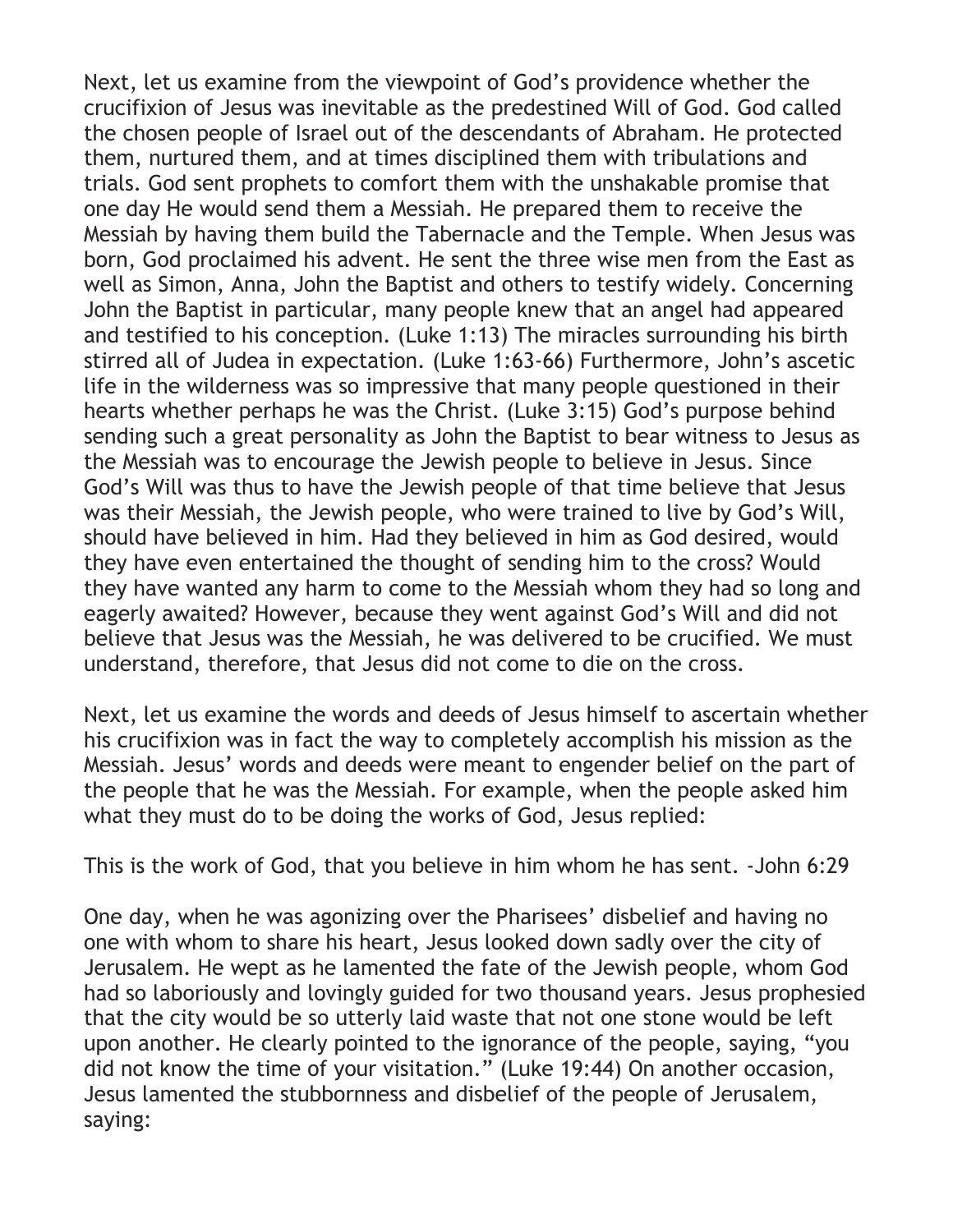O Jerusalem, Jerusalem, killing the prophets and stoning those who are sent to you! How often would I have gathered your children together as a hen gathers her brood under her wings, and you would not! -Matt. 23:37

Jesus reproached the people who refused to believe in him, even though they were familiar with the Scriptures which testified to him:

You search the scriptures, because you think that in them you have eternal life; and it is they that bear witness to me; yet you refuse to come to me that you may have life. -John 5:39-40

I have come in my Father's name, and you do not receive me . . . if you believed Moses, you would believe me, for he wrote of me. -John 5:43-46

How many miracles and signs did Jesus perform in his desperate efforts to lift the people from their disbelief! Yet, even as they were witnessing the wondrous works of Jesus, the religious leaders mocked him as one possessed by Beelzebul. (Matt. 12:24) In the midst of such a wretched situation, Jesus cried out:

Even though you do not believe me, believe the works, that you may know and understand that the Father is in me and I am in the Father. -John 10:38

Then, confronting his opponents, he scathingly denounced their hypocrisy. (Matt. 23:13-36) Through his words and deeds, Jesus tried to bring his people to believe in him, because it was God's Will that they do so. If they had followed God's Will and believed in Jesus as their Messiah, then who among them would have dared to send him to the cross?

From all the above evidence, we can deduce that Jesus' death on the cross was the unfortunate outcome of the ignorance and disbelief of the people of his day; it was not necessary for the complete fulfillment of his mission as the Messiah. This is well illustrated by Jesus' last words on the cross:

Father, forgive them; for they know not what they do. -Luke 23:34

If God had originally predestined Jesus to die on the cross, Jesus would have expected to go that path as his due course. Why, then, did he pray three times, "My Father, if it be possible, let this cup pass from me; nevertheless, not as I will, but as thou wilt"? (Matt. 26:39) In truth, Jesus offered those desperate prayers because he knew well that his death would shatter the hope of attaining the Kingdom of Heaven on earth. This would be a tragic disappointment to God, who had worked so laboriously to realize this hope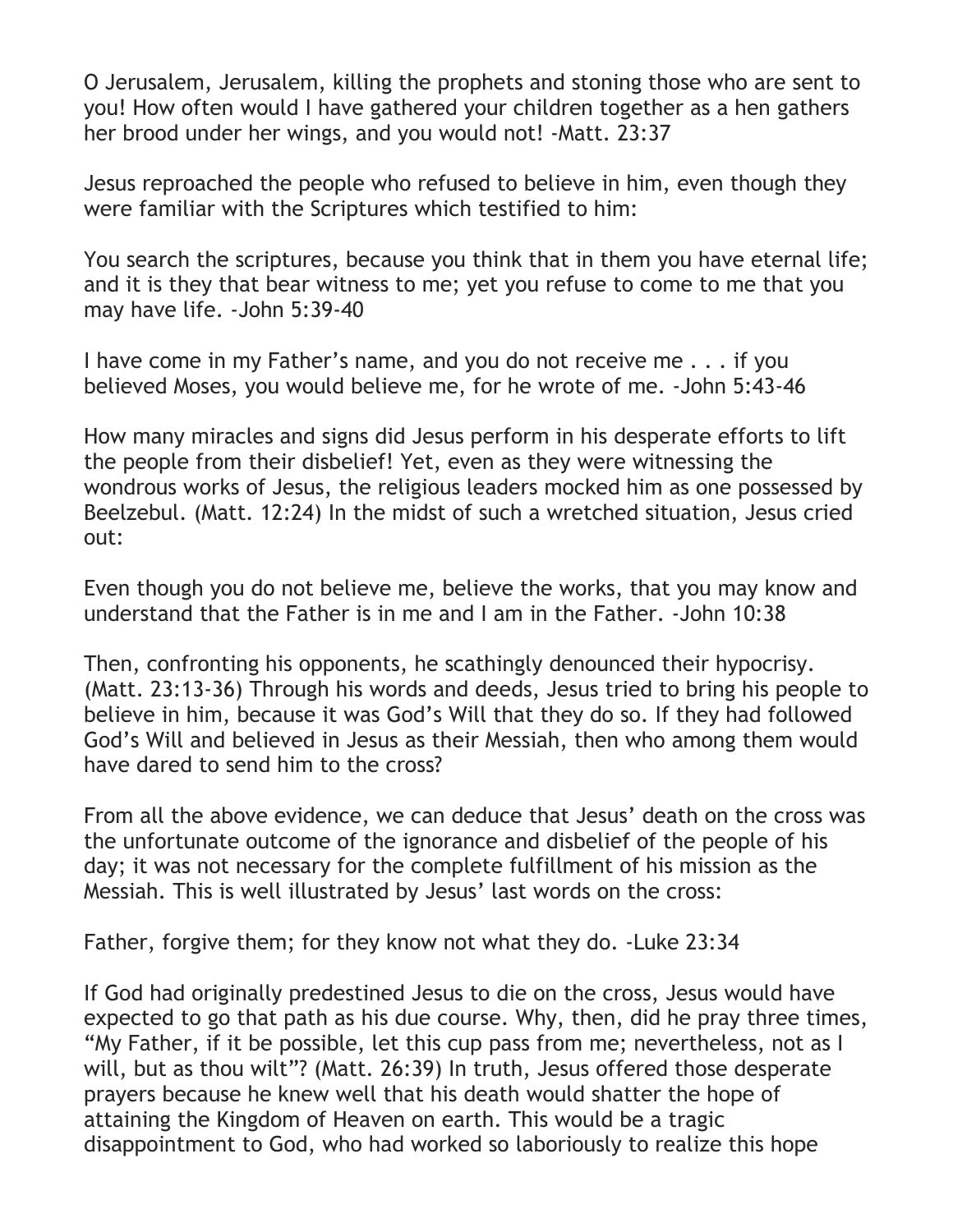through the long ages since the Fall. Furthermore, Jesus knew that humanity's afflictions would continue unrelieved until the time of his Second Coming.

Jesus said, "As Moses lifted up the serpent in the wilderness, so must the Son of man be lifted up." (John 3:14) When the Israelites lost faith in Moses on the way to Canaan, fiery serpents appeared and began to kill them. God commanded Moses to make a bronze serpent and set it on a pole, so that all who looked upon the serpent might live. (Num. 21:4-9) Similarly, Jesus foresaw that due to the chosen people's failure to believe in him, humankind would be consigned to hell. He foresaw that he would then be nailed to the cross like the bronze serpent in order to save all humankind, granting salvation to all who look to him. Foreseeing this eventuality, Jesus uttered this foreboding prophecy with a mournful heart.

Another indication that Jesus' death on the cross was not the Will of God, but rather due to the disbelief of the people, is that Israel declined after the crucifixion. (Luke 19:44) After all, it had been prophesied that Jesus would come and sit on the throne of David and establish an everlasting kingdom:

For to us a child is born, to us a son is given; and the government will be upon his shoulder, and his name will be called "Wonderful Counselor, Mighty God, Everlasting Father, Prince of Peace." Of the increase of his government and of peace there will be no end, upon the throne of David, and over his kingdom, to establish it, and to uphold it with justice and with righteousness from this time forth and for evermore. The zeal of the Lord of hosts will do this. -Isa. 9:6-7

An angel appeared to Mary prior to Jesus' conception and made a similar prediction:

Behold, you will conceive in your womb and bear a son, and you shall call his name Jesus. He will be great, and will be called the Son of the Most High; and the Lord God will give to him the throne of his father David, and he will reign over the house of Jacob forever; and of his kingdom there will be no end. -Luke 1:31-33

God's clear intention for the chosen people of Israel, whom He had led through all manner of difficulty from the time of Abraham, was to send them a Messiah and build an eternal Kingdom on earth. Nevertheless, when the Jewish leadership persecuted Jesus and led him to the cross, Israel lost its qualification to be the founding nation of God's Kingdom. Within a few generations, the people of Israel would be scattered over the face of the earth. They have suffered oppression and persecution ever since. This can be viewed as the tragic consequence of the mistake their ancestors committed when they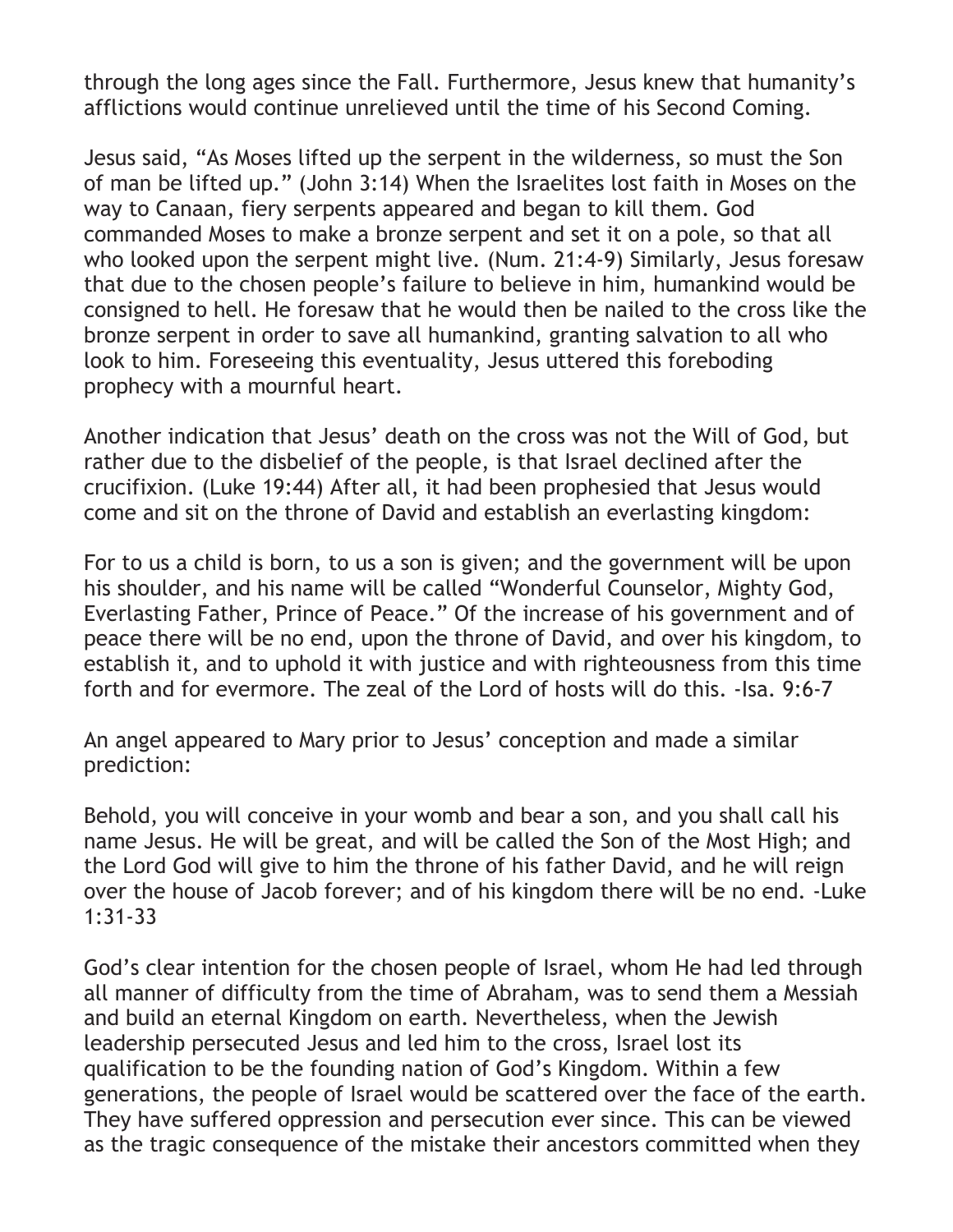condemned to death the Messiah, whom they should have honored, thereby preventing the completion of the providence of restoration. Moreover, not only the Jews, but also many faithful Christians have shouldered the cross as their portion for the collective sin of having killed Jesus.

## <span id="page-6-0"></span>**[The Limit of Salvation through Redemption by the Cross and the Purpose](#page-0-0) of [Jesus' Second Advent](#page-0-0)**

What would have happened if Jesus had not been crucified? Jesus would have accomplished both the spiritual and physical aspects of salvation. He surely would have established the everlasting and indestructible Kingdom of Heaven on earth. This, after all, had been foretold by the prophet Isaiah, announced by the angel who appeared to Mary, and expressed by Jesus himself when he announced that the Kingdom of Heaven was at hand. (Isa. 9:6,7; Luke 1:31-33; Matt. 4:17)

When God created man, "the Lord God formed man of dust from the ground, and breathed into his nostrils the breath of life; and man became a living being." (Gen. 2:7) Human beings were thus created in both spirit and flesh. Their Fall also happened both spiritually and physically. Since Jesus came to bring full salvation, he was responsible to complete it both spiritually and physically. To believe in Jesus means to become one with him. Hence, Jesus likened himself to a true vine and compared his disciples to its branches. (John 15:5) He also said, "In that day you will know that I am in my Father, and you in me, and I in you." (John 14:20) In order to save fallen people physically as well as spiritually, it was necessary that Jesus come in the flesh. Had the people believed in Jesus and so united with him in both spirit and flesh, they would have received salvation both spiritually and physically. Yet the people did not believe in Jesus; instead they led him to the cross. Jesus' body was exposed to Satan's assault, and he was killed. Therefore, even when faithful Christians are united with Jesus, their bodies remain exposed to Satan's attack, just as was Jesus' body.

Consequently, no matter how devout a believer may be, he cannot attain physical salvation through redemption by the cross of Jesus. His original sin, which has been passed down through the lineage from Adam, is not eliminated at its root. Even the most devout Christian still has the original sin and gives birth to children who also carry the original sin. In our personal faith, we may feel it necessary to mortify and deny our flesh in our efforts to prevent the intrusion of Satan, who continually tries to ensnare us through our bodies. We are taught to "pray constantly" (1Thess. 5:17) that we might remove the conditions by which Satan can attack us; these conditions stem from the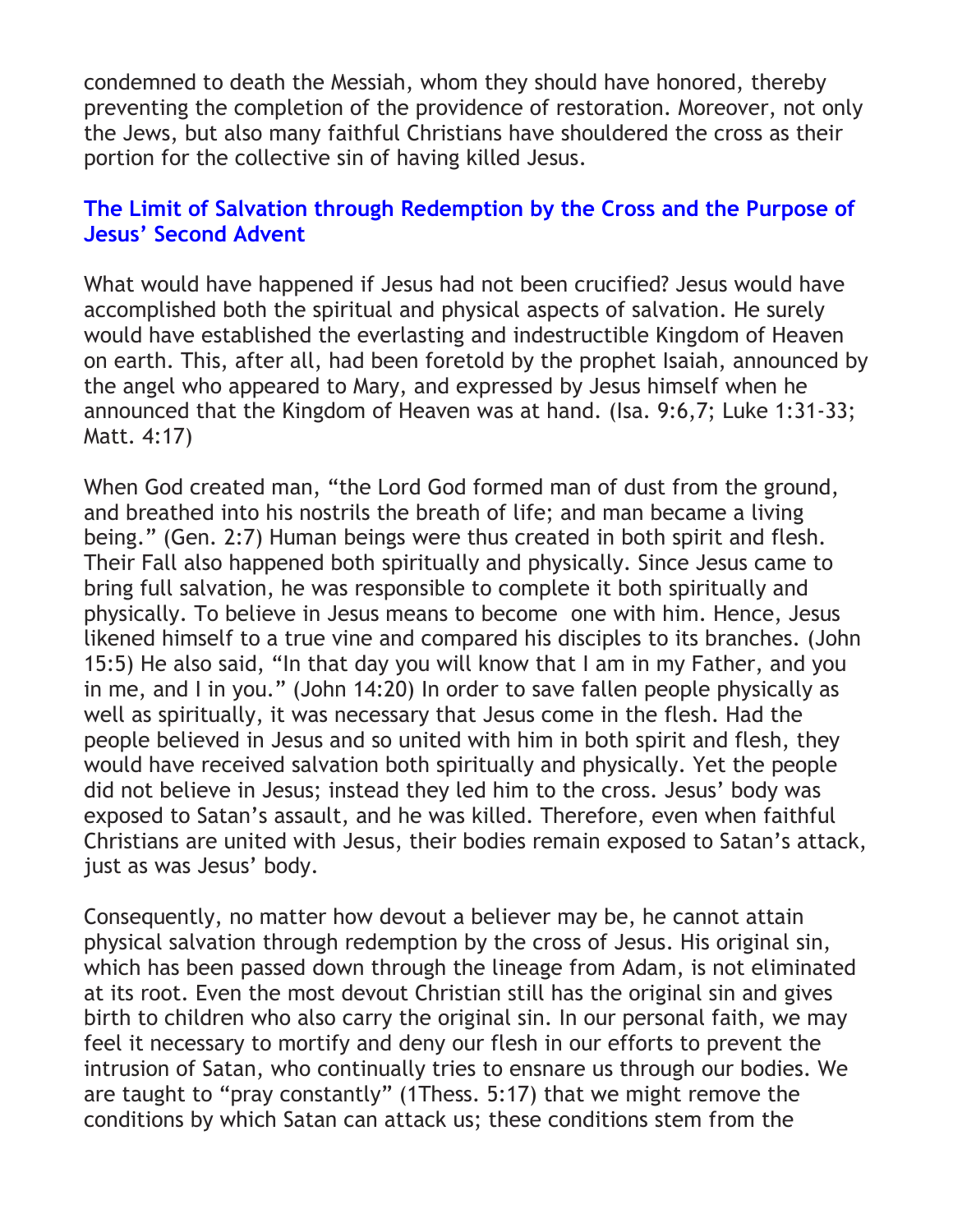original sin, which was not eradicated despite salvation through redemption by the cross.

Jesus could not fulfill the goal of complete salvation, both spiritual and physical, because his body was struck down by Satan. However, Jesus laid the basis for spiritual salvation by securing the victorious foundation for his resurrection through the redemption by his blood on the cross. As a result, all believers since his resurrection have received the benefit of spiritual salvation, but not physical salvation. Salvation through redemption by the cross is spiritual salvation only. The original sin remains active in the flesh of even the most devout Christians and is transmitted through the lineage to their descendants. The more fervent a believer's faith, the more fiercely he must fight against the sin within. Even St. Paul, the most devout among the apostles, lamented over his inability to prevent sin from infiltrating his flesh:

For I delight in the law of God, in my inmost self, but I see in my members another law at war with the law of my mind and making me captive to the law of sin which dwells in my members. Wretched man that I am! Who will deliver me from this body of death? Thanks be to God through Jesus Christ our Lord! So then I of myself serve the law of God with my mind, but with my flesh I serve the law of sin. -Rom. 7:22-25

This statement contrasts the bliss Paul felt upon receiving spiritual salvation with the agony he felt because he was unable to achieve physical salvation. John also confessed:

If we say we have no sin, we deceive ourselves, and the truth is not in us. . . . If we say we have not sinned, we make him a liar, and his word is not in us. -I John 1:8-10

We who receive salvation based on Jesus' crucifixion cannot unshackle ourselves from the chains of sin, due to the original sin still active deep within us. Therefore, to uproot the original sin, which he could not remove through the crucifixion, and to complete the work of physical salvation, Jesus must come again on earth. Only then will the purpose of God's work of salvation be fulfilled both spiritually and physically.

## <span id="page-7-0"></span>**[Two Kinds of Prophecies Concerning the Cross](#page-0-0)**

If Jesus' death on the cross were not predestined as necessary for the complete accomplishment of his purpose as the Messiah, why was it prophesied in Isaiah that he would suffer the ordeal of the cross? (Isa. 53) We may think that the Bible contains only prophecies which foretold Jesus' suffering. However, when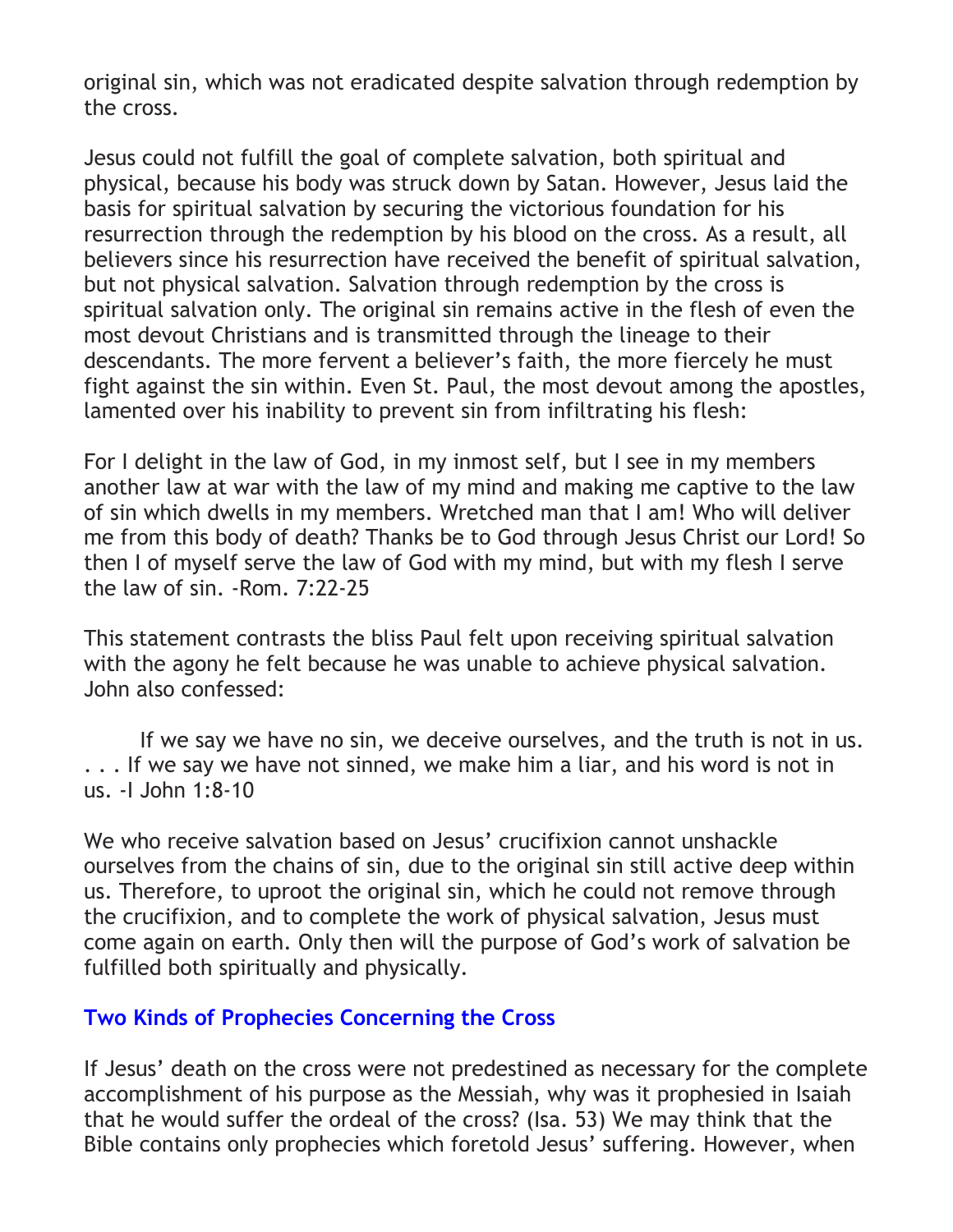we read the Bible anew with knowledge of the Principle, we realize there are other prophecies to the contrary. As Isaiah prophesied (Isa. 9, 11, 60) and as the angel announced to Mary, (Luke 1:31-33) it was foretold that Jesus would become the king of the Jews in his lifetime and establish an everlasting kingdom on the earth. Let us investigate why God gave two contrasting kinds of prophecies concerning Jesus. God created human beings to reach perfection only by fulfilling their own portion of responsibility. In reality, the first human ancestors did not fulfill their responsibility and fell. Thus, human beings have the potential to either accomplish their responsibility in accordance with God's Will or fail their responsibility contrary to God's Will.

To take some examples from the Bible, it was Adam's portion of responsibility not to eat of the fruit of the tree of the knowledge of good and evil. He either could obey the commandment of God and reach perfection or eat of the fruit and die. He chose the latter. In the Old Testament Age, God gave the Ten Commandments and the Mosaic Law, which the people were to obey as the condition for their salvation. It was their portion of responsibility to either uphold the Law and receive salvation or disobey it and come to ruin. (Deut. 30:15-20) For the Israelites who left Egypt and journeyed toward Canaan, it was their responsibility to obey the instructions of Moses. They could either faithfully comply with Moses' directions and enter the land of Canaan or rebel against him and not enter the promised land. In fact, God had foretold that He would guide the Israelites into the land of Canaan (Exod. 3:8) and commanded Moses to lead them there. Yet due to their lack of faith, the people perished in the wilderness, leaving only their descendants to reach the final destination.

Human beings thus have their own portion of responsibility; they can either fulfill it in accordance with God's Will or fail to fulfill it contrary to His Will. The nature of the fruits they bear depends upon whether or not they fulfill their portion of responsibility. For this reason, God gave two kinds of prophecies concerning the accomplishment of His Will.

To send the Messiah is God's portion of responsibility. However, belief in the Messiah is the human portion of responsibility. The Jewish people could either believe in the Messiah as God wished or not believe in him in opposition to His desire. To cope with the contingency of human responsibility, God gave two kinds of prophecies concerning the accomplishment of His Will through Jesus. One kind foretold that Jesus would die due to the disbelief of the people. (Isa. 53) Another kind foretold that the people would believe in and honor Jesus as the Messiah and help him to accomplish God's Will in glory. (Isa. 9, 11,60; Luke 1:31) When Jesus died on the cross due to the disbelief of the people, only the prophecies of the first kind were fulfilled. The prophecies of the second kind were left unfulfilled until the Second Coming of Christ.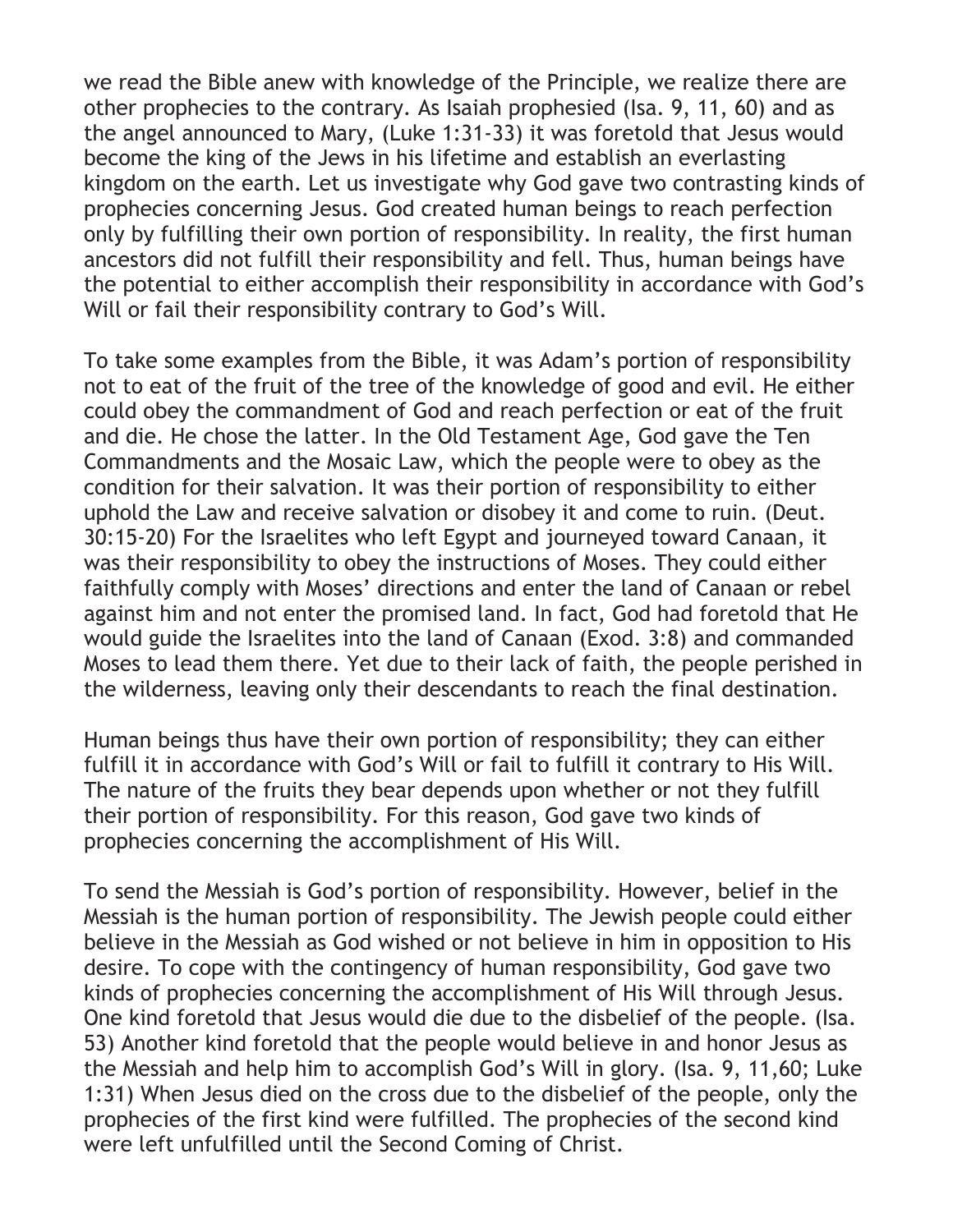## <span id="page-9-0"></span>**Gospel Passages [in Which Jesus Spoke of His Crucifixion as if It Were](#page-0-0) [Necessary](#page-0-0)**

There are several passages in the Gospels in which Jesus spoke of his suffering on the cross as if it were necessary for salvation. For example, when Peter heard Jesus' prediction of his imminent crucifixion and tried to dissuade him, Jesus rebuked him, saying, "Get behind me, Satan! You are a hindrance to me." (Matt. 16:23) Why did Jesus chastise Peter so harshly? In truth, when Jesus spoke these words, the disbelief of the chosen people had already frustrated Jesus' efforts to complete the providence of salvation both physically and spiritually. By that time, Jesus had resolutely determined to accept the fate of the cross (Luke 9:31) as a condition of indemnity to open the way for at least the spiritual salvation of humankind. Peter's dissuasion could have hindered Jesus from paving the way for spiritual salvation through the cross. For this reason, Jesus rebuked him.

A second example is Jesus' last words on the cross, "It is finished." (John 19:30) Jesus did not utter these words to mean that through the crucifixion he had completely accomplished the providence of salvation. After he realized that the people's disbelief was unalterable, he chose the path of the cross in order to lay the foundation for spiritual salvation, leaving unfulfilled the task of achieving physical salvation until the time of the Second Advent. Hence, by the words, "It is finished," Jesus meant that he had finished laying the foundation for spiritual salvation. By this time, it had become the alternative goal of the providence.

In order for us to have proper faith, it is necessary first to have direct communion with God through spiritual experiences in prayer, and then to understand the truth through a correct reading of Scripture. This is the reason Jesus told us to worship in "spirit and truth." (John 4:24)

Since the time of Jesus, Christians have believed that Jesus came to this world to die on the cross. They have not known the fundamental purpose for which Jesus came as the Messiah and misunderstood the spiritual salvation which he brought us, thinking it to be all that his mission entailed. Jesus had wanted to live and fulfill his destiny, yet due to the people's disbelief in him, he died with a heart full of disappointment. Today, there must appear on earth faithful brides-pure-hearted believers-who can alleviate the bitter and grieving heart of Jesus. There must appear brides who can exalt the desires of Jesus' heart before Jesus can come again as the bridegroom. Yet Jesus lamented, "Nevertheless, when the Son of man comes, will he find faith on earth?" (Luke 18:8) for he foresaw that when he returned the people would likely be in darkness.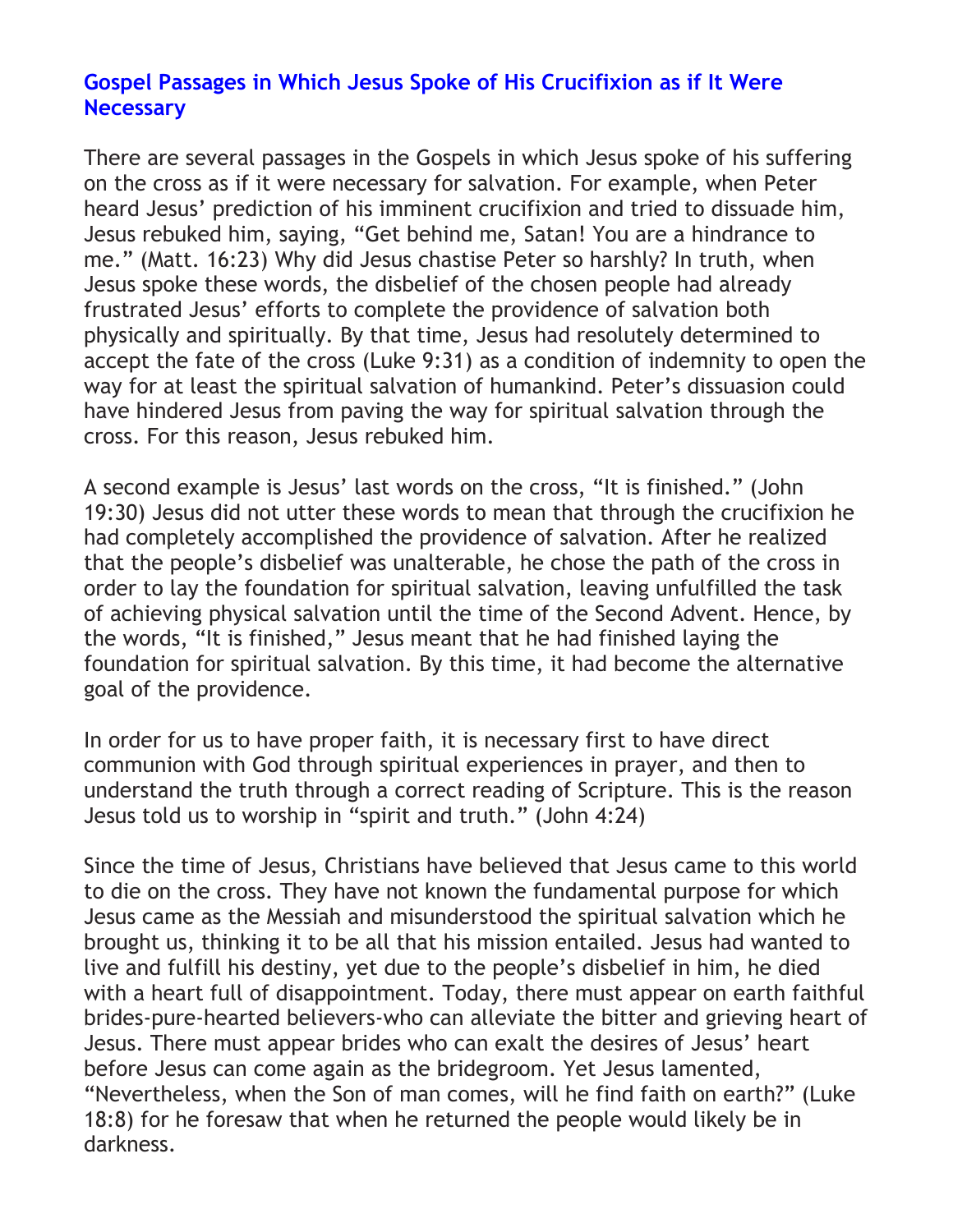We have clarified from our study of the Bible that Jesus did not come to die on the cross. We can ascertain this fact even more clearly if we communicate with Jesus spiritually and ask him directly. If we cannot perceive spiritual realities, we should seek out the testimonies of those who are endowed with such gifts in order to properly understand his heart and deepen our faith. Only then will we be worthy to become the brides of Jesus who can receive him in the Last Days.

**[Section 2](#page-0-0)** *CONSIDER <b>RESOURCES* page

# <span id="page-10-0"></span>**[The Second Coming of Elijah and John the Baptist](#page-0-0)**

**[The Jewish Belief in the Return of Elijah](#page-11-0)**

**[The Direction the Jewish People Would Choose](#page-12-0)**

**[The Faithlessness of John the Baptist](#page-14-0)**

**[The Sense in Which John the Baptist was Elijah](#page-17-0)**

**[Our Attitude Toward the Bible](#page-18-0)**

## **[Please read for me](https://www.2achristisnow.com/uploads/1/3/4/0/134087828/fr-jtb-02.mp3)**

The prophet Malachi foretold that Elijah would come again: "Behold, I will send you Elijah the prophet before the great and terrible day of the Lord comes." (Mal. 4:5) Jesus testified that the prophesied coming of Elijah was realized in none other than John the Baptist:

"I tell you that Elijah has already come, and they did not know him, but did to him whatever they pleased. . . ." Then the disciples understood that he was speaking to them of John the Baptist. -Matt. 17:12-13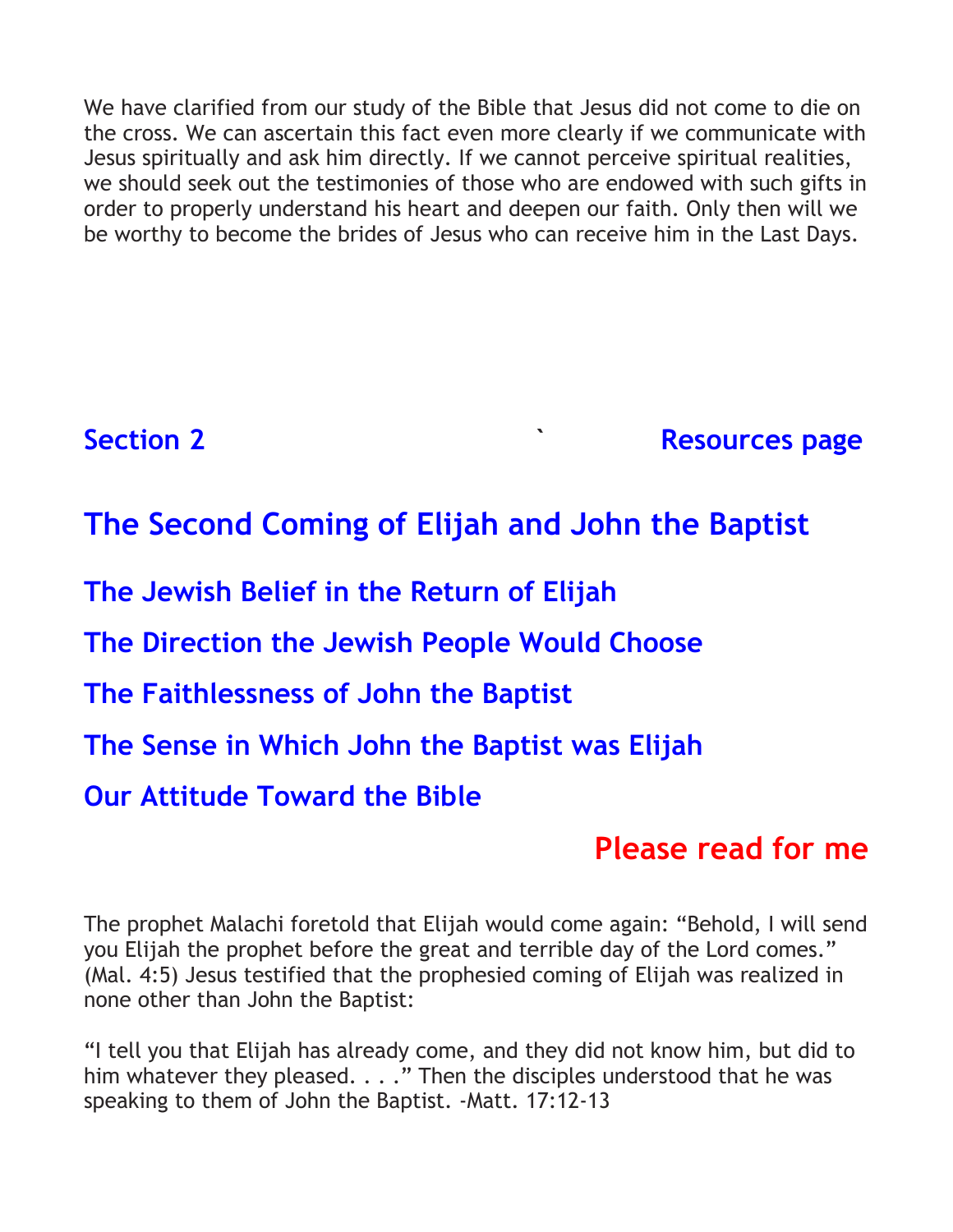Nevertheless, John the Baptist did not recognize himself to be the second coming of Elijah, (John 1:21) and neither did the Jewish people. John's ignorance reinforced his doubts about Jesus. (Matt. 11:3) Since many Jewish people esteemed John the Baptist, they respected John's point of view. This exacerbated their disbelief in Jesus. John's ignorance was a major factor in compelling Jesus to go the way of the cross.

## <span id="page-11-0"></span>**[The Jewish Belief in the Return of Elijah](#page-10-0)**

During the period of the united kingdom, God's ideal for His holy Temple was thwarted by Satan through the transgressions of King Solomon. To restore the Temple and pave the way for the advent of the Messiah-who is the incarnation of the Temple-God sent four major and twelve minor prophets to Israel and worked through them to purify Israel of all satanic influences. Besides these, God sent the prophet Elijah to confront the prophets of Baal on Mt. Carmel; he defeated them with the power of God and cast down their altars to Baal. However, Elijah ascended to heaven in a whirlwind and a fiery chariot (2Kings 2:11) before he could complete his divine mission. Satan's power revived and continued to plague God's providence. The way of the Messiah could not be made straight until Satan's influence was removed. Hence, before Jesus could realize the ideal of the incarnate Temple, another prophet should inherit and complete Elijah's unfinished mission of breaking people's ties with Satan. Due to this providential necessity, the prophet Malachi foretold that Elijah would come again. (Mal. 4:5)

The Jewish people who believed in the prophecies of Scripture fervently hoped for the advent of the Messiah. Yet we should know that they longed just as eagerly for the return of Elijah. This was because God had clearly promised through the prophet Malachi that He would send the prophet Elijah prior to the advent of the Messiah to prepare the way of the Lord. Elijah had ascended to heaven about 850 years before the birth of Jesus; since then he has abided in the spirit world. We are familiar with the story of the Transfiguration, when Elijah and Moses spiritually appeared before the disciples of Jesus. (Luke 9:28- 36) Many Jews believed that when Elijah came again he would descend from heaven in the same manner as he had ascended to heaven. Just as there are Christians today who are resolutely looking to the sky with the expectation that Jesus will come in the clouds, Jews of Jesus' day were looking up at the sky, anxiously awaiting the coming of Elijah.

Nevertheless, before any news was heard about Elijah having come again to fulfill Malachi's prophecy, Jesus suddenly appeared and claimed to be the Messiah. It is no wonder that Jesus' appearance and proclamation stirred up all of Jerusalem in great confusion. Wherever Jesus' disciples went, they were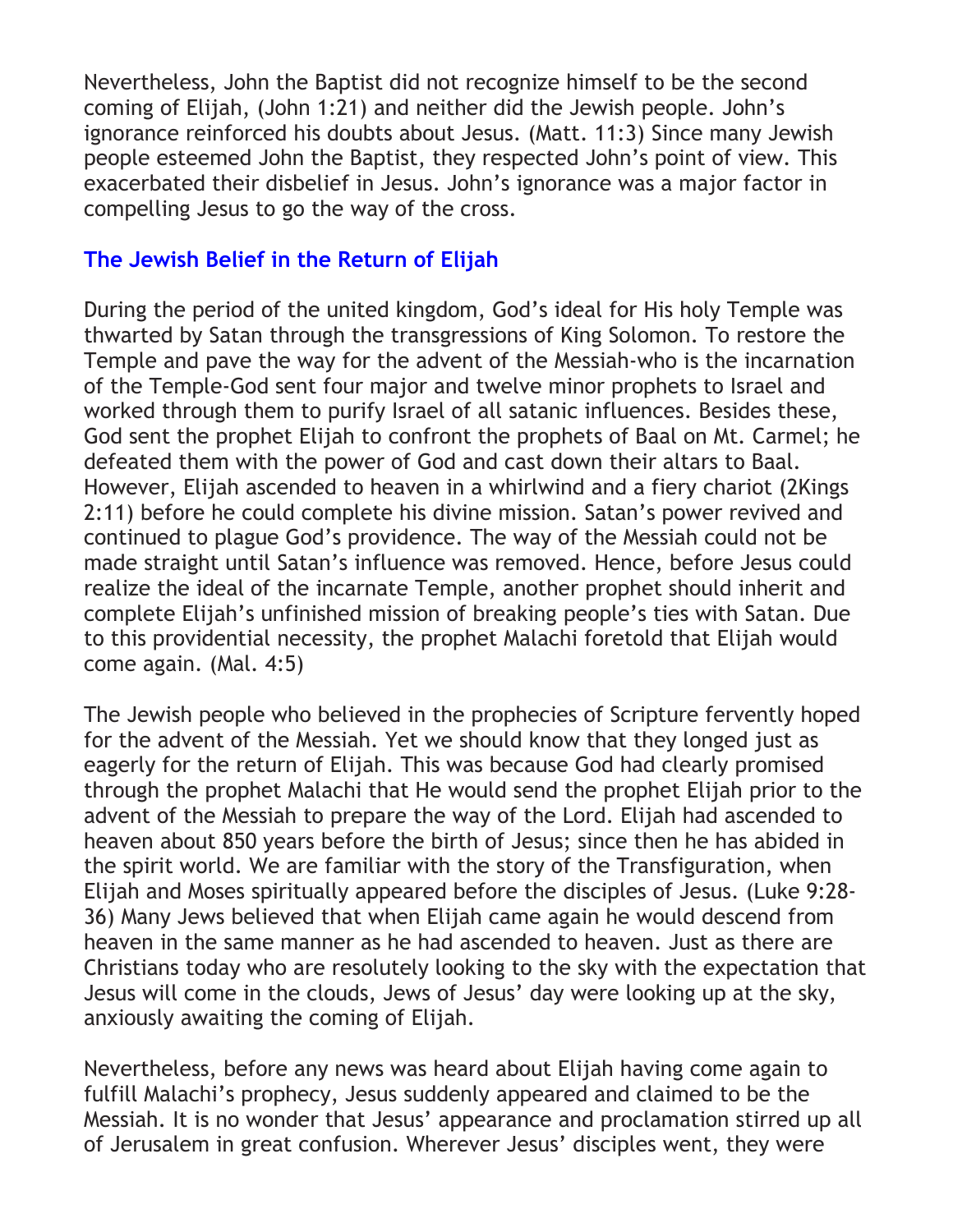bombarded with the question about Elijah, who was supposed to come first. Lacking an adequate answer themselves, the disciples turned to Jesus asking, "Then why do the scribes say that first Elijah must come?" (Matt. 17:10) Jesus replied that John the Baptist was the very Elijah whom the people were awaiting. (Matt. 17:12,13) Since the disciples already believed that Jesus was the Messiah, they willingly accepted his testimony that John the Baptist was Elijah. Yet how could others who did not know Jesus accept this controversial claim? Jesus himself expected that they would not readily believe it, and hence he said, "If you are willing to accept it, he is Elijah who is to come." (Matt. 11:14) What made it even more difficult for the Jewish people to believe in Jesus' proclamation was the earlier denial by John the Baptist. John had insisted he was not Elijah: "And they asked him, 'What then? Are you Elijah?' He said, 'I am not.'" (John 1:21)

## <span id="page-12-0"></span>**[The Direction the Jewish People Would Choose](#page-10-0)**

Jesus made it plain that John the Baptist was the very Elijah whom the people were so anxiously awaiting, while on the contrary, John the Baptist himself flatly negated this claim. Whose words were the Jewish people to believe? This matter obviously depended on which of the two, Jesus or John, appeared more credible and respectable in the eyes of the people of that time. Let us examine how Jesus must have appeared to the Jewish people. Jesus was an uneducated young man who grew up in the poor and lowly home of a carpenter. This unknown young man suddenly appeared and called himself the "Lord of the Sabbath" while apparently defiling the Sabbath, which pious Jews kept with utmost reverence. (Matt. 12:1-8) Jesus thus gained the reputation of one who wanted to abolish the Law, which for the Jews was the basis of salvation. (Matt. 5:17) Therefore, the leaders of the Jewish community persecuted Jesus. Jesus was compelled to gather disciples from among simple fishermen and to befriend tax collectors, prostitutes and sinners, with whom he would eat and drink. (Matt. 11:19) Even worse from the standpoint of the Jewish leaders, Jesus asserted that the tax collectors and prostitutes would enter the Kingdom of Heaven ahead of them. (Matt. 21:31)

On one occasion, a prostitute came to Jesus, weeping, and began to wet his feet with her tears, wipe them with her hair, kiss them, and anoint them with a flask of precious ointment. (Luke 7:37,38) To accept such ministrations from a prostitute would be unseemly even in modern society; it was surely scandalous in Jewish society, with its austere ethical code wherein an adulterous woman would have been stoned to death. Yet Jesus not only approved of her lavish attendance; he even praised her and chastised his disciples when they rebuked the woman. (Luke 7:44-50)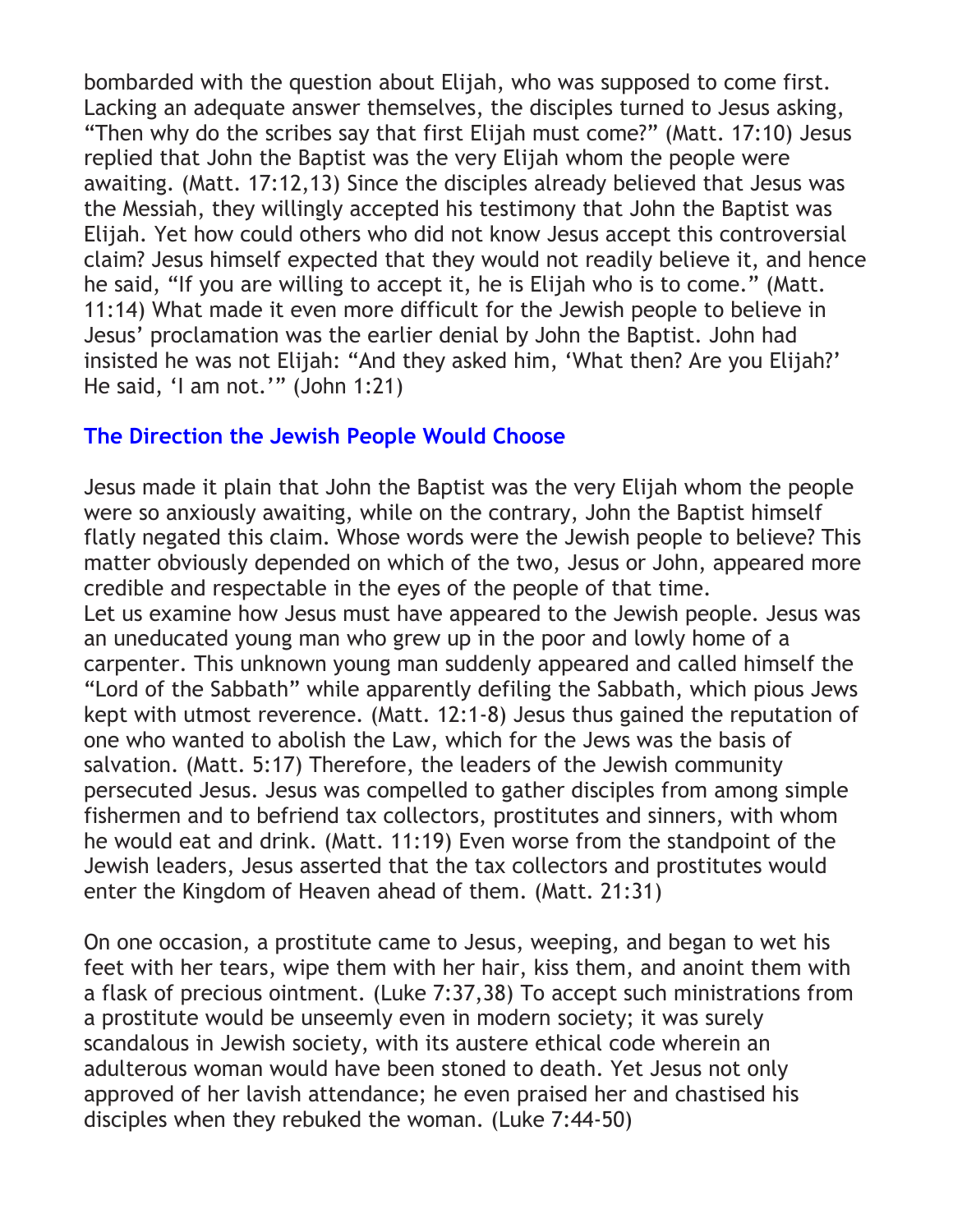Moreover, Jesus seemed to place himself on an equal footing with God (John 14:9) and asserted that no one could enter God's Kingdom except through him. (John 14:6) He insisted that people should love him more than they love their own parents, brothers and sisters, spouses or children. (Matt. 10:37; Luke 14:26) Thus, to many, Jesus' words and deeds appeared blasphemous. Hence, it is not surprising that the Jewish leadership rebuked and mocked him, accusing him of being one possessed by Beelzebul, the prince of demons. (Matt. 12:24) From all this, we can gather that Jesus was far from credible in the eyes of the Jewish people of his time.

How did John the Baptist appear to the Jewish people of that time? John the Baptist was born to a prominent family; he was the son of Zechariah, a priest. The miracles and signs surrounding John's conception and birth surprised all the hill country of Judea. One day, when Zechariah was burning incense in the Temple, an angel appeared before him and announced that his wife, who was old and barren, would soon conceive a son. When he did not believe the angel's words, he was struck dumb, and his tongue was loosed only upon the birth of the child. (Luke 1:9-66) Furthermore, John led an exemplary life of faith and discipline in the wilderness, surviving on locusts and wild honey. For these reasons, many Jewish people wondered whether perhaps he was the Christ, and a delegation of priests and Levites came to him and asked him this directly. (Luke 3:15; John 1:20) The Jewish people respected John to this extent.

Considering these circumstances, when the Jewish people of Jesus' day compared Jesus and John the Baptist, who appeared more credible to them? Without a doubt, John's words had more credibility. Therefore, they naturally believed John the Baptist when he denied being Elijah more than they believed Jesus' testimony that John was Elijah. Since the people believed John, they considered Jesus' words to be a fabrication concocted to support his dubious claim to be the Messiah. Consequently, Jesus was condemned as an impostor.

Once Jesus was condemned as an impostor, the people's disbelief in him intensified daily. They found his deeds and words more and more offensive. Since they believed John's words over Jesus' words, they could only think that Elijah had not yet come. Accordingly, they could not even imagine that the Messiah had already come.

As long as the Jewish people kept their faith in the prophecy of Malachi, they had to reject Jesus, who claimed to be the Messiah, because from their viewpoint Elijah had not yet come. On the other hand, to believe in Jesus they would have had to deny the biblical prophecy which asserted that the Messiah would come only after the return of Elijah. Since pious Jews would not even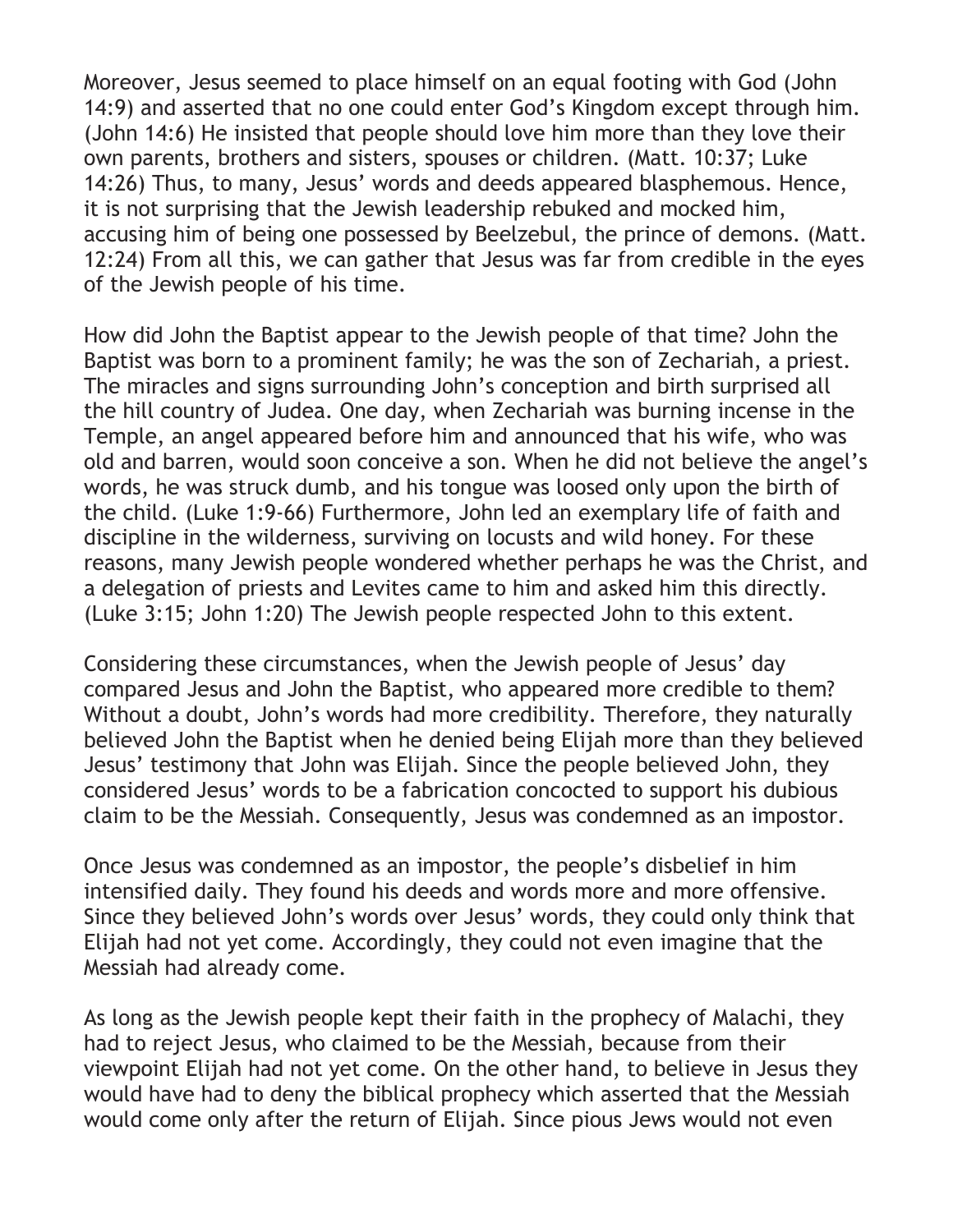consider denying the prophecies of Scripture, they were left with no other choice but to disbelieve in Jesus.

## <span id="page-14-0"></span>**[The Faithlessness of John the Baptist](#page-10-0)**

Many among the Jewish leadership and people of Jesus' day had the highest respect for John the Baptist; some even thought of him as the Messiah. Had John the Baptist announced that he was Elijah, as Jesus had testified, those who were eagerly waiting for the Messiah would have readily believed John's testimony and flocked to Jesus. Instead, John's ignorance of God's providence, which led him to insist that he was not Elijah, became the principal reason why the Jewish people did not come to Jesus.

John the Baptist testified to Jesus at the Jordan River:

I baptize you with water for repentance, but he who is coming after me is mightier than I, whose sandals I am not worthy to carry; he will baptize you with the Holy Spirit and with fire. - Matt. 3:11

I myself did not know him; but he who sent me to baptize with water said to me, "He on whom you see the Spirit descend and remain, this is he who baptizes with the Holy Spirit." And I have seen and have borne witness that this is the Son of God. - John 1:33-34

God had directly revealed to John that Jesus was the Messiah, and John bore witness to this revelation. Moreover, he said, "I am the voice of one crying in the wilderness, 'Make straight the way of the Lord,'" (John 1:23) and declared that he was the one who had been sent before the Christ. (John 3:28) Therefore, John should have realized through his own wisdom that he was the returning Elijah. Even if John did not realize this fact, since God had revealed to him that Jesus was the Messiah, he should have accepted the testimony of Jesus and, in obedience, proclaimed himself to be Elijah. However, John was ignorant of God's Will. He negated Jesus' testimony concerning him; moreover, he separated from Jesus and went his own way. We can imagine how sorrowful Jesus must have been as these events unfolded. How sorrowful must God have felt as He looked upon His Son in such a difficult situation.

In truth, John the Baptist's mission as a witness ended when he baptized Jesus and testified to him. What should his mission have been after that point? At the time of John's birth, his father Zechariah, filled with the Holy Spirit, had prophesied concerning the mission of his son to serve the Messiah, saying: "grant us that we . . . might serve him without fear, in holiness and righteousness before him all the days of our life." (Luke 1:74,75) In this light,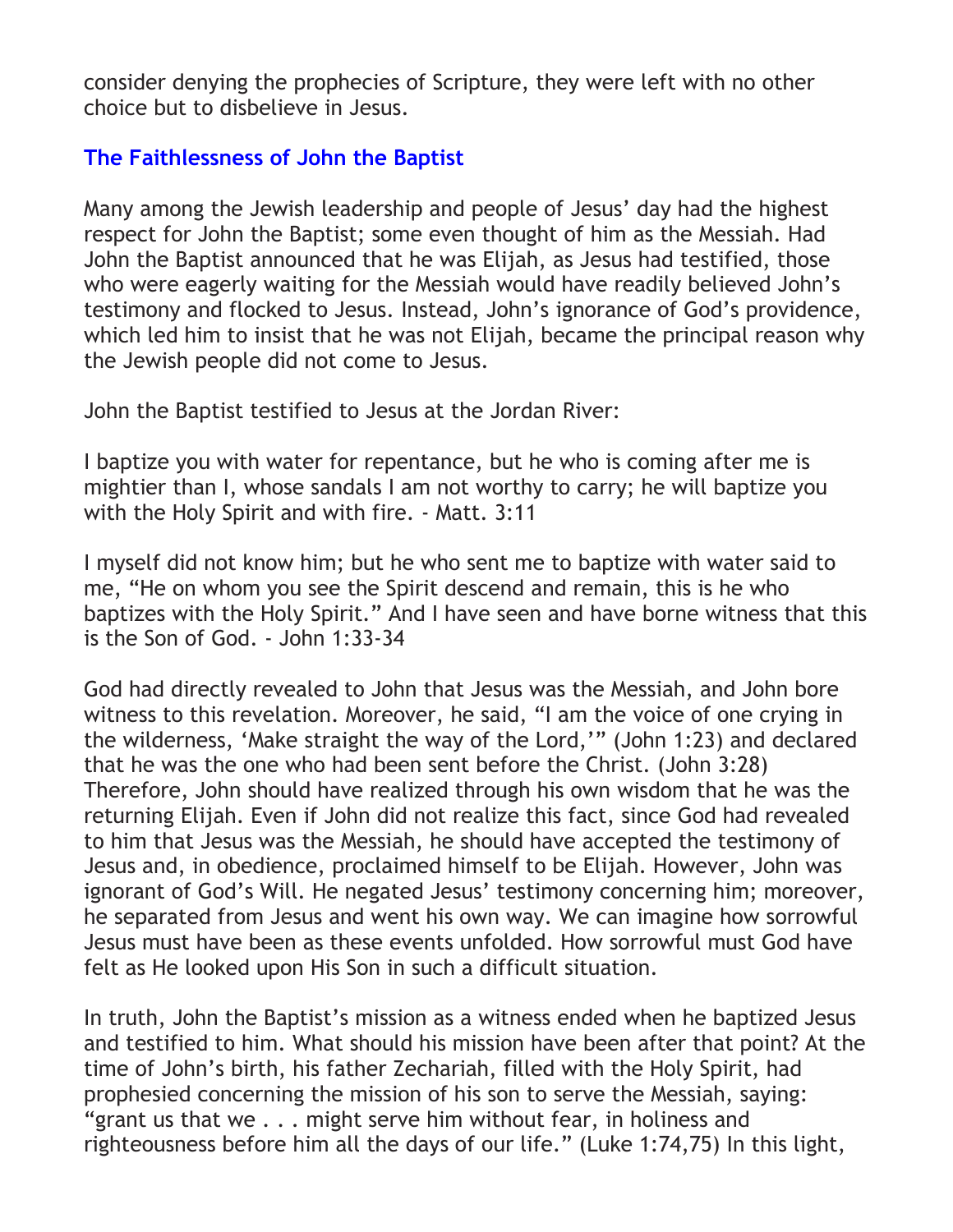after John the Baptist bore witness to Jesus, he more than anyone, should have served Jesus with ardent devotion as a disciple for the rest of his life. However, John left Jesus and went about baptizing independently. It is no wonder that the Jewish people were confused to the point of even supposing that John was the Messiah. (Luke 3:15) Their leaders were confused, too. (John 1:19,20) What is more, in one incident, a Jew who followed Jesus and the disciples of John the Baptist quarreled with each other over whose teacher was giving more baptisms. (John 3:25,26)

We can also discern from John's statement, "He must increase, but I must decrease," (John 3:30) that in his heart John did not regard himself as sharing the same destiny as Jesus. If John the Baptist and Jesus were walking side by side and sharing the same destiny, how then could John ever decrease as Jesus was increasing? Indeed, John the Baptist should have been Jesus' foremost apostle, zealously proclaiming the Gospel of Jesus. Yet, due to his blindness, he did not fulfill his mission. His precious life, which was meant to be offered for Jesus' sake, was eventually lost over a relatively insignificant affair. (Mark 6:14-29)

When the mind of John the Baptist was focused on God, he recognized Jesus as the Messiah and testified to him. Later, when the inspiration left him and he returned to a mundane state, his ignorance returned and exacerbated his faithlessness. Unable to acknowledge that he was the return of Elijah, John began to regard Jesus in the same disbelieving way as other Jews viewed him, particularly after he was imprisoned. Jesus' every word and deed seemed to him only strange and perplexing. At one point, John tried to resolve his doubts by sending his disciples to Jesus, asking, "Are you he who is to come, or shall we look for another?" (Matt. 11:3)

When Jesus was confronted with this question from John, he answered indignantly, with an air of admonition:

Go and tell John what you hear and see: the blind receive their sight and the lame walk, lepers are cleansed and the deaf hear, and the dead are raised up, and the poor have good news preached to them. And blessed is he who takes no offense at me. - Matt. 11:4-6

John the Baptist had been chosen while still inside the womb for the mission of attending Jesus. He led an arduous, ascetic life in the wilderness, building his ministry in order to prepare the way for the coming Messiah. When Jesus began his public ministry, God revealed the identity of Jesus to John before anyone else and inspired John to bear witness to him as the Son of God. Yet John did not properly receive the grace that Heaven had bestowed on him. Therefore,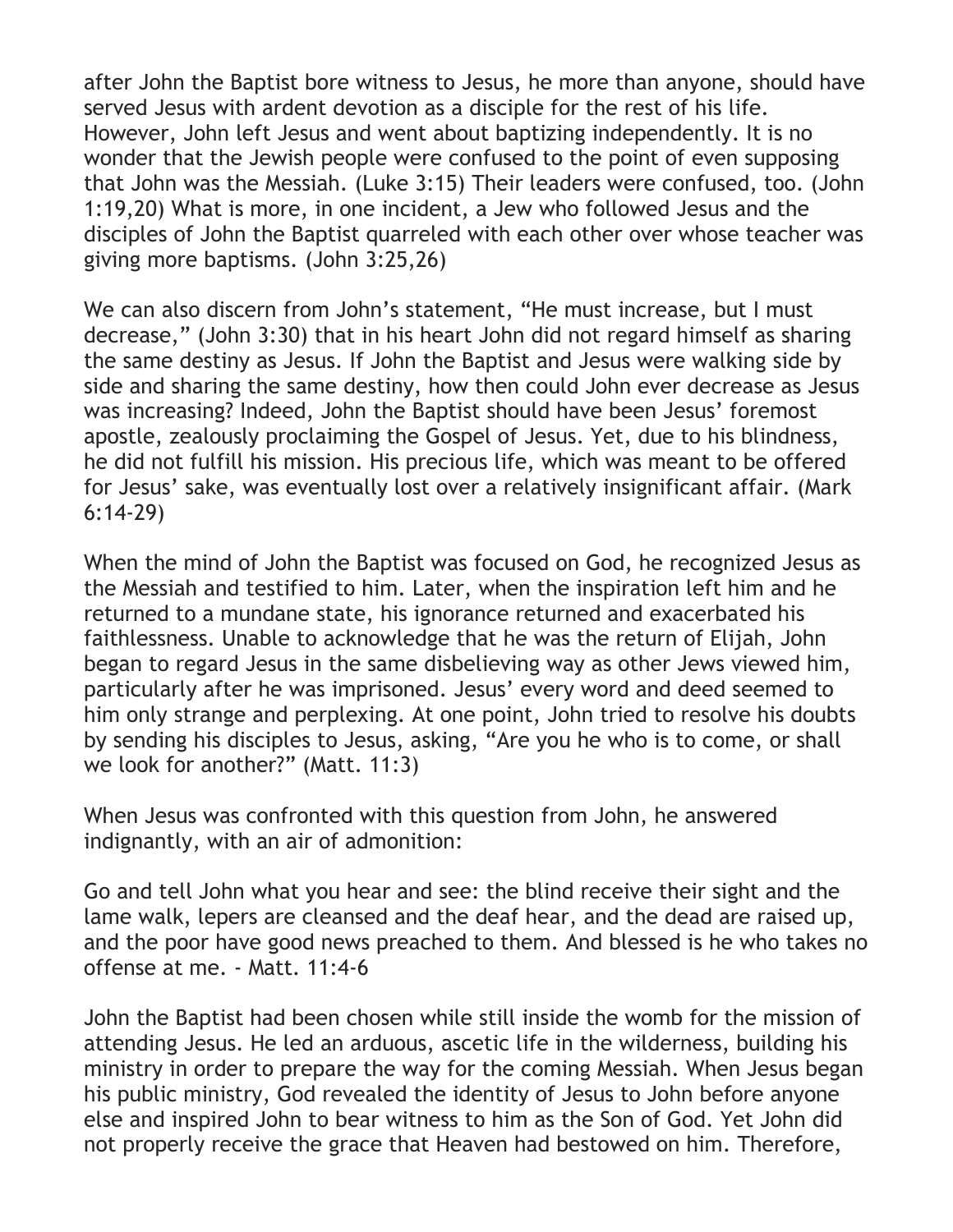when confronted with John's doubting question, Jesus did not answer explicitly that he was the Messiah; he instead answered in this circuitous way. Certainly, John the Baptist must have known about Jesus' miracles and signs. Despite this, Jesus gave a veiled answer, reminding John of the works that he was doing, with the hope of awakening him to his true identity.

We should understand that when Jesus said, "the poor have good news preached to them," he was expressing his deep sorrow over the disbelief of John the Baptist and the Jewish leadership. The prepared Jews, and John the Baptist in particular, were the rich people who had been blessed with an abundant wealth of God's love. Yet because they all rejected Jesus, he had to roam the seacoast of Galilee and the region of Samaria to search among the "poor" for those who would listen to the Gospel. These poor ones were uneducated fishermen, tax collectors and prostitutes. The disciples whom Jesus would have preferred to find were not such as these. Since Jesus came to establish the Kingdom of Heaven on earth, he was more in need of one leader who could guide a thousand than a thousand who would follow a leader. Did he not first preach the Gospel to the priests and scribes in the Temple? He went there in search of prepared and capable people.

Nonetheless, as Jesus indicated in a parable, because the guests who were invited to the banquet did not come, he had to roam the streets and byways to gather the poor and maimed, the blind and lame. (Luke 14:16-24) Faced with the miserable situation of having to offer the riches of his banquet to the uninvited outcasts of society, Jesus expressed his sorrow in these words of judgment: "Blessed is he who takes no offense at me." (Matt. 11:6) Though John was greatly admired in his day, Jesus judged John's life by saying obliquely that one who took offense at him would not be blessed, no matter how great he might be. John took offense and thus failed in his mission to attend Jesus devotedly for the whole of his life.

After the disciples of John the Baptist finished questioning Jesus and left, Jesus remarked that although John may have been the greatest of all prophets, he failed to complete the mission God had entrusted to him:

Truly, I say to you, among those born of women there has risen no one greater than John the Baptist; yet he who is least in the kingdom of heaven is greater than he. - Matt. 11:11

Everyone in heaven was born of woman and lived an earthly life. One would expect that since John was the greatest among all those born of women, he should also have been the greatest in the kingdom of heaven. Why was John less than even the least in the kingdom? Numerous prophets in the past had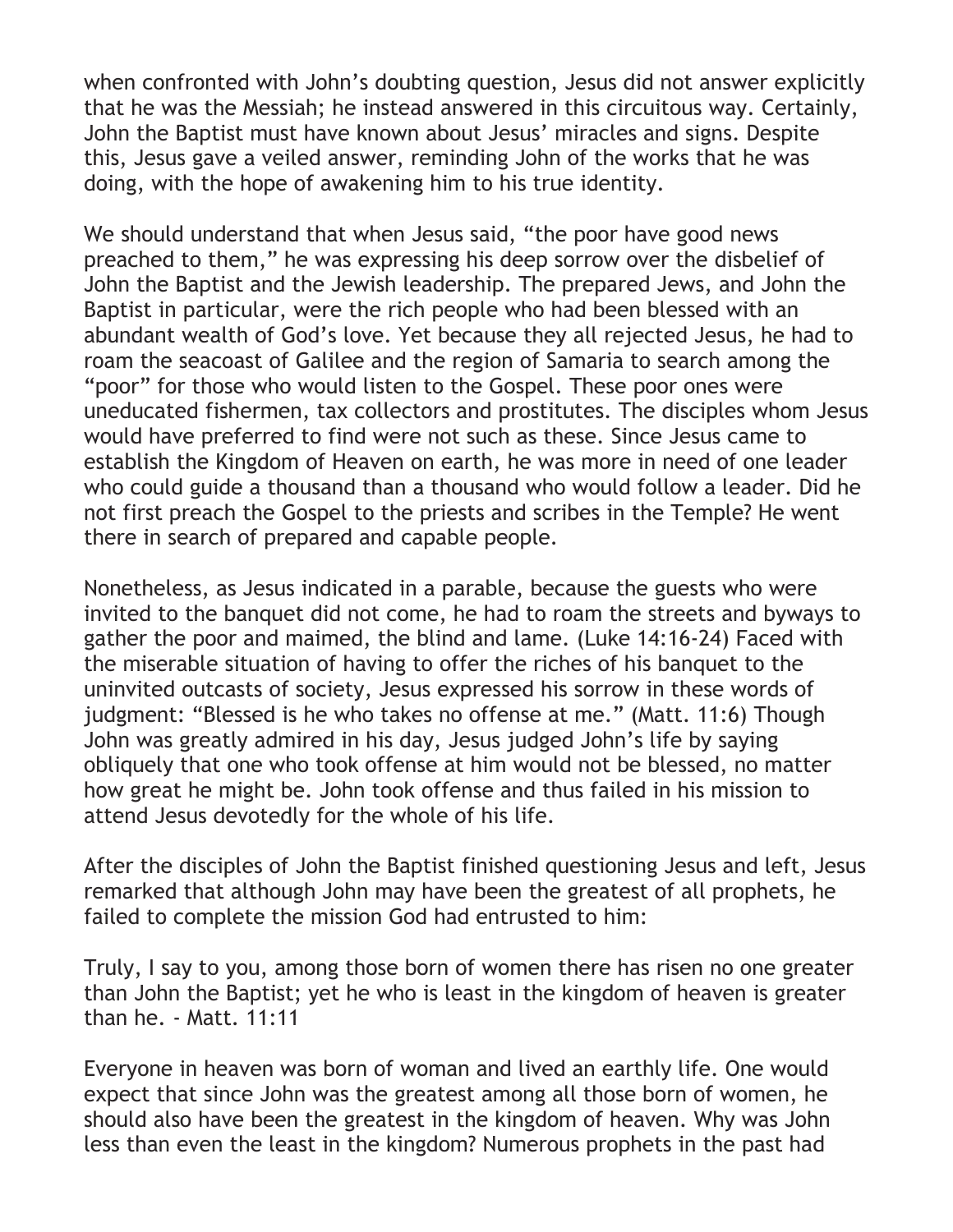borne testimony to the Messiah indirectly, across the expanse of time. John, on the other hand, had the mission of testifying to the Messiah directly. If testifying to the Messiah was the main mission of the prophets, then John the Baptist was surely the greatest of prophets. Nevertheless, in terms of attending the Messiah, he was the least of all. Everyone in the kingdom of heaven, no matter how lowly, knew that Jesus was the Messiah and served him with devotion. Yet John the Baptist, who had been called upon to serve the Messiah more closely than anyone else, separated from Jesus and walked his own way. In terms of his devotion to Jesus, therefore, he was less than even the least in the kingdom of heaven.

Jesus continued, "From the days of John the Baptist until now the kingdom of heaven has been forcefully advancing, and forceful men lay hold of it." (Matt. 11:12 NIV) John the Baptist was chosen from before his birth and led an arduous ascetic life in the wilderness. Had he attended Jesus with a sincere heart, the position of Jesus' chief disciple was surely reserved for him. However, because he failed in his mission to serve Jesus, Peter, a "forceful man," laid hold of the position of chief disciple. We can deduce from the expression "from the days of John the Baptist until now" that Jesus spoke the verses that follow (Matt. 11:16-19) in reference not primarily to the people in general but specifically to John the Baptist. Jesus concluded, "Wisdom is justified by her deeds." (Matt. 11:19) Had John acted wisely, he would not have left Jesus, and his deeds would have been remembered forever as righteousness. Unfortunately, he was foolish. He blocked the Jewish people's path to Jesus, as well as his own path. Here we have come to understand that the main reason why Jesus had to die on the cross was the failure of John the Baptist.

## <span id="page-17-0"></span>**[The Sense in Which John the Baptist Was Elijah](#page-10-0)**

<span id="page-17-1"></span>We have stated previously that John the Baptist was to inherit and complete the mission which Elijah had left unfinished on earth. As recorded in the Bible, he was born with the mission to go before the Lord, "in the spirit and power of Elijah, to turn the hearts of the fathers to the children, and the disobedient to the wisdom of the just, to make ready for the Lord a people prepared." (Luke 1:17) Hence, in terms of his mission, John was the second coming of Elijah. Furthermore, as will be discussed in greater detail (**[EotDP](#page-18-1)** Resurrection 2.3.2), Elijah in fact returned in spirit and was trying to help John the Baptist accomplish the mission which he himself had failed to complete during his earthly life. John the Baptist concurrently served as Elijah's body, through whom Elijah worked to complete his mission. Therefore, in terms of their common mission, John may be seen as the same person as Elijah.